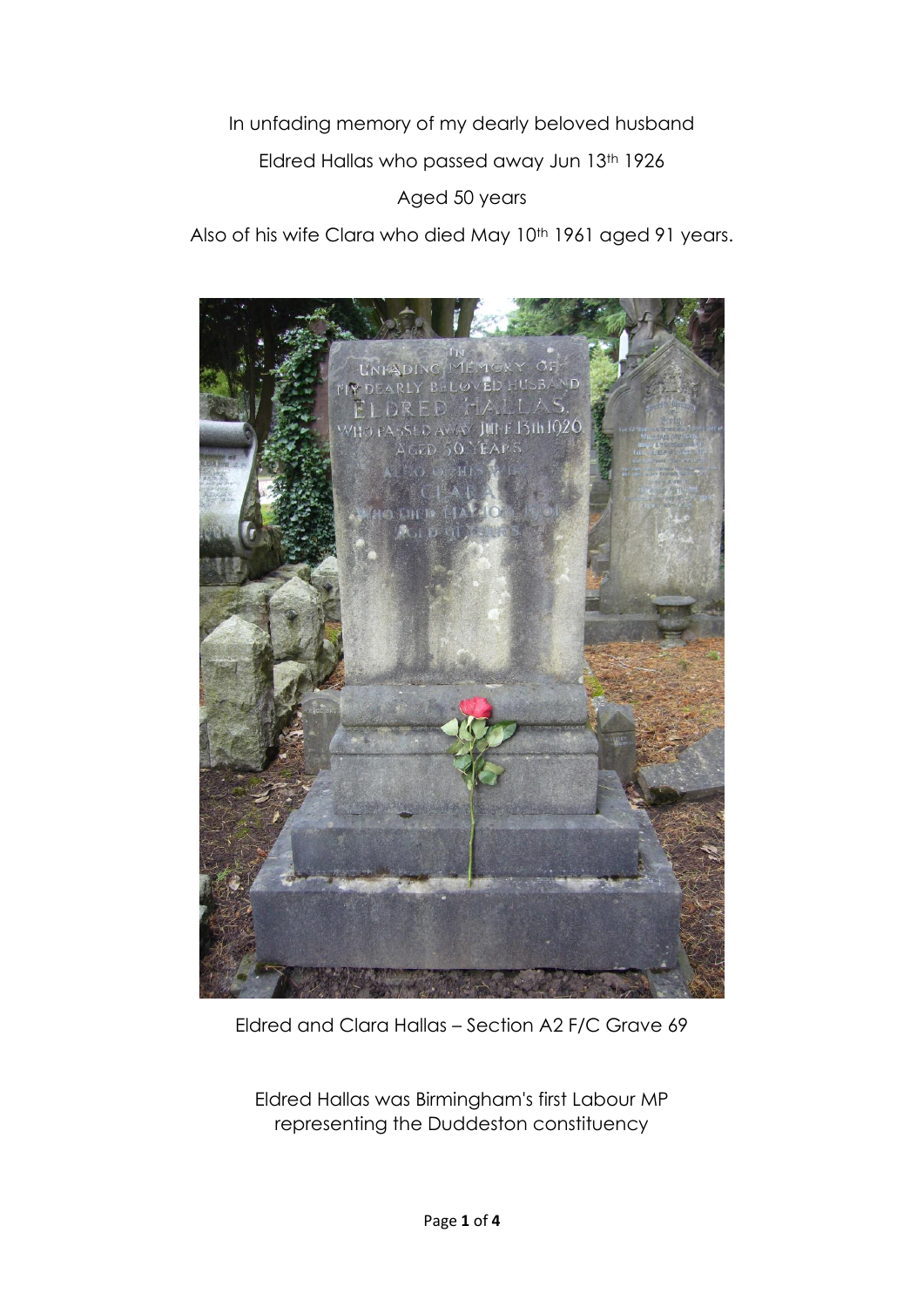Born and educated in Yorkshire, Hallas moved to [Birmingham](https://en.wikipedia.org/wiki/Birmingham) in 1906 where he became leader of the Birmingham Municipal Employees Union. In 1911 he was elected as an independent [socialist](https://en.wikipedia.org/wiki/Socialist) to the Birmingham Town Council for [Duddeston](https://en.wikipedia.org/wiki/Duddeston) and [Nechells](https://en.wikipedia.org/wiki/Nechells) ward. During World War I, he became associated with the [British Workers League](https://en.wikipedia.org/wiki/British_Workers_League) which later became the [National Democratic](https://en.wikipedia.org/wiki/National_Democratic_and_Labour_Party)  [and Labour Party](https://en.wikipedia.org/wiki/National_Democratic_and_Labour_Party) (NDP).

In the [1918 general election,](https://en.wikipedia.org/wiki/1918_United_Kingdom_general_election) Hallas was elected with the [Coalition coupon](https://en.wikipedia.org/wiki/Coalition_coupon) for the NDP in the new [Birmingham Duddeston](https://en.wikipedia.org/wiki/Birmingham_Duddeston_(UK_Parliament_constituency)) constituency. However, he soon became disillusioned with the [Lloyd George](https://en.wikipedia.org/wiki/David_Lloyd_George) Government and joined the [Labour Party](https://en.wikipedia.org/wiki/Labour_Party_(UK)) in October 1919, becoming Birmingham's first Labour MP.

He stood down from the [House of Commons](https://en.wikipedia.org/wiki/House_of_Commons_of_the_United_Kingdom) at the [1922 general election,](https://en.wikipedia.org/wiki/1922_United_Kingdom_general_election) and unsuccessfully fought the [Handsworth](https://en.wikipedia.org/wiki/Handsworth,_West_Midlands) ward for Birmingham City Council in the 1923 elections as a Labour candidate. He died in a [Moseley](https://en.wikipedia.org/wiki/Moseley) nursing home in 1926, and was commemorated by a plaque in the [Balsall Heath](https://en.wikipedia.org/wiki/Balsall_Heath) branch of the [Birmingham Municipal Bank.](https://en.wikipedia.org/wiki/Birmingham_Municipal_Bank)



Eldred Hallas Birmingham's first Labour MP representing the Duddeston constituency – Buried in Section A2 F/C Grave 69 Brandwood End Cemetery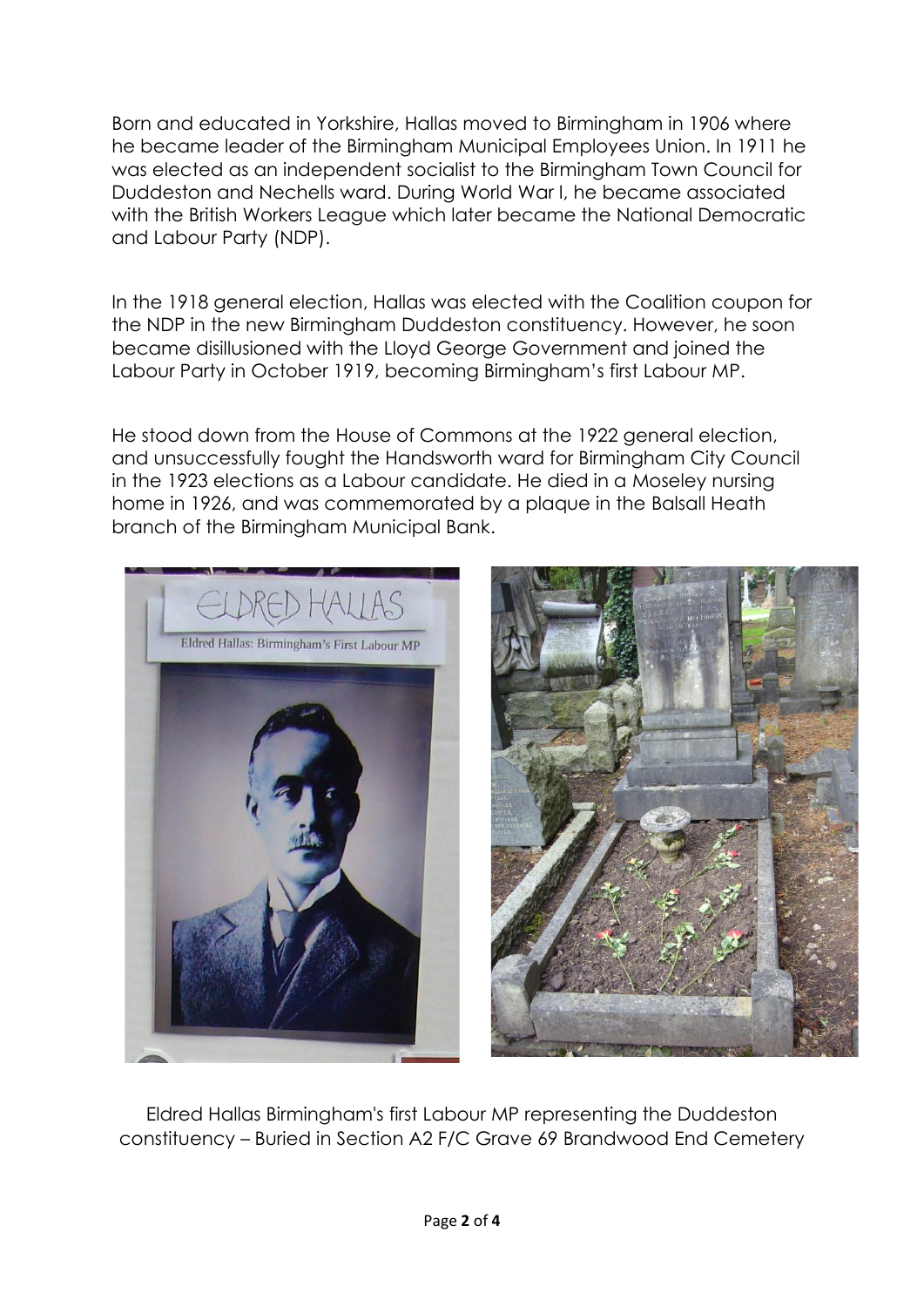## **Obituary: Eldred Hallas**

## **(Reproduced from** *Britain's First Municipal Savings Bank* **by J P Hilton - 1927)**

The Bank suffered another loss when Mr Hallas passed away on the 13th July, 1926.

Although he had intimated on many occasions that his health was not as he would like it to be, it was hoped that he would overcome his indisposition. Medical examinations, however, indicated more serious trouble and he entered a nursing home where an operation was performed from which he did not recover.

The following resolution was passed by the committee at their first meeting after the death of their colleague:

## *RESOLVED:*

*That this committee learn with deep regret of the death of Mr Eldred Hallas and record their high appreciation of the valuable services rendered by him in connection with the inception and administration of the original Corporation Savings Bank, and as a member of the committee of management of the present Municipal Bank.*

## *They tender their respectful sympathy to Mrs Hallas and family in their bereaveme***nt.**

The full extent to which Birmingham is indebted to Mr Hallas in connection with the Municipal Bank cannot be estimated. When Mr Chamberlain (as Lord Mayor) expressed his views to a gathering of trade union leaders, he found a very warm enthusiast in Mr Hallas, who lost no time in preparing a rough scheme based on these views, which the Lord Mayor took up and fashioned into the scheme already referred to.

Mr Hallas possessed a brilliant mind which was always seeking further spheres of usefulness for the Bank; his oratorical efforts were invaluable in starting the Bank in 1916.

He had a magnificent voice for public speaking; he could, and did, sway thousands. Day after day, night after night, he addressed gatherings of workers, explained the scheme, and exhorted them to "save now and smile afterwards." How he managed to carry through so much work was a secret known only to himself.